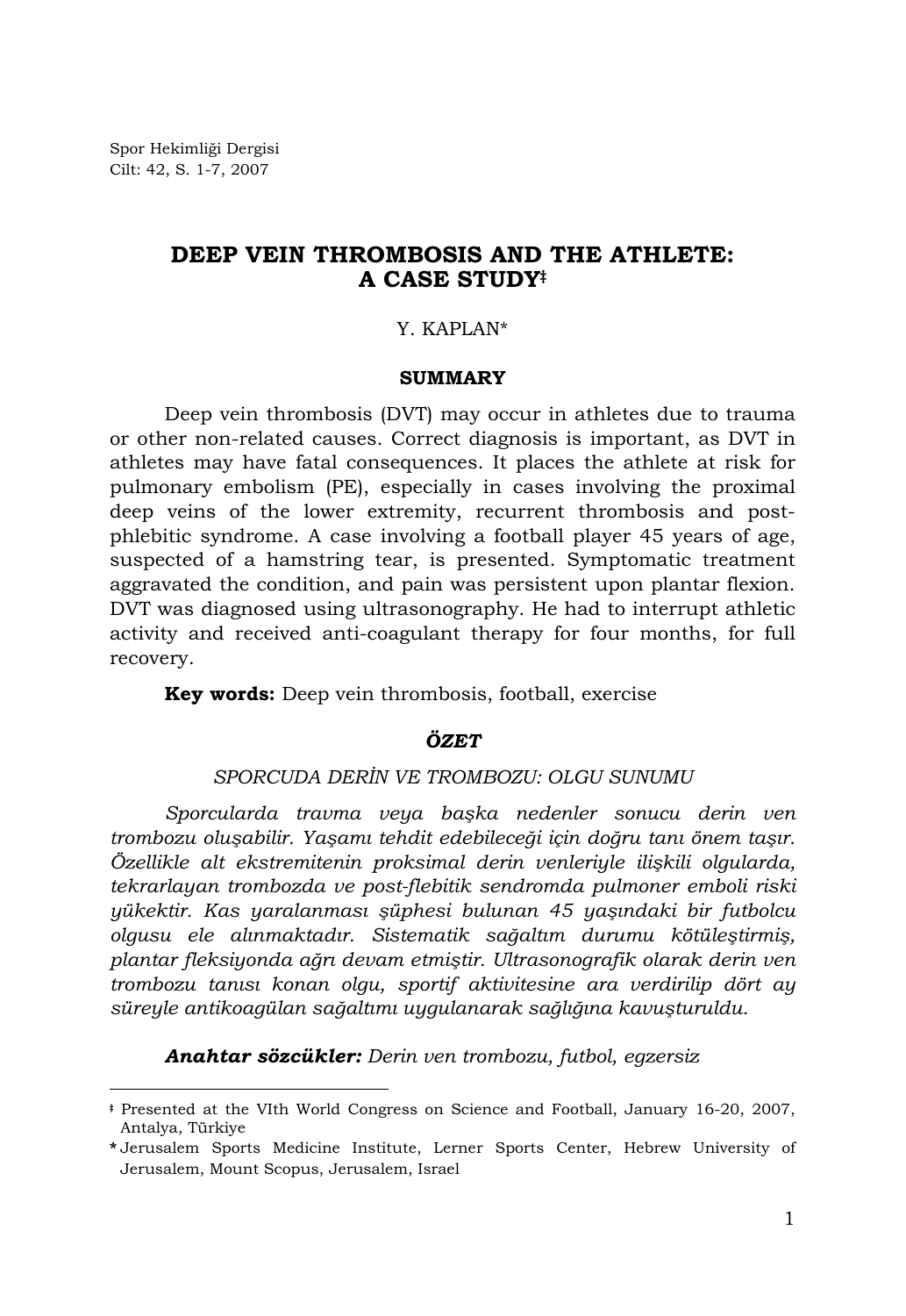#### **INTRODUCTION**

There is lack of scientific literature concerning the return to sport protocol following deep vein thrombosis (DVT). Even though trauma is one of the most common causes of lower extremity DVT, athletes may present with DVT due to non-related causes. Incorrectly diagnosed DVT in athletes may have fatal consequences. A DVT places the sportsperson at risk for pulmonary embolism (PE), recurrent thrombosis and postphlebitic syndrome. Up to 50% of patients with DVT involving the proximal deep veins of the lower extremity develop PE. Because the mortality rate for this condition is as high as 8% even with intervention, PE poses the greatest concern to the physical therapist and sports physician during the initial management of DVT (5,33).

#### **CASE PRESENTATION**

A 45 year old male football player presented to the clinic requesting treatment of "hamstring tear in his right leg". He had suffered numerous lower limb muscle injuries over the years. He mentioned that he had called a friend, a physical therapist who advised him to follow a daily program consisting of local heat on the painful area, and a stretching regime. His condition did not improve, and he decided to get a second opinion. Following anamnesis, it became evident that he had felt a sharp, local pain in his upper-middle calf muscle region while standing on his toes reaching for his bags after prolonged sitting on a nine-hour international air flight, the week before. Subjective aggravating factors included walking, especially on his toes. He was constantly reminded of the discomfort while sitting with his knee in flexion.

On examination it was observed that his lumbar spine and hips were symptom-free on all quick and special tests, walking on toes or resisted plantar flexion immediately exacerbated his symptoms, while walking on heels and plantar dorsiflexion of the ankle were pain free. No edema or erythema were present around the painful area. There was exquisite pin-point tenderness locally between the proximal heads of the gastrocnemius muscle.

Even though the athlete insisted that he was suffering from a muscular injury, the author realized the presence of four separate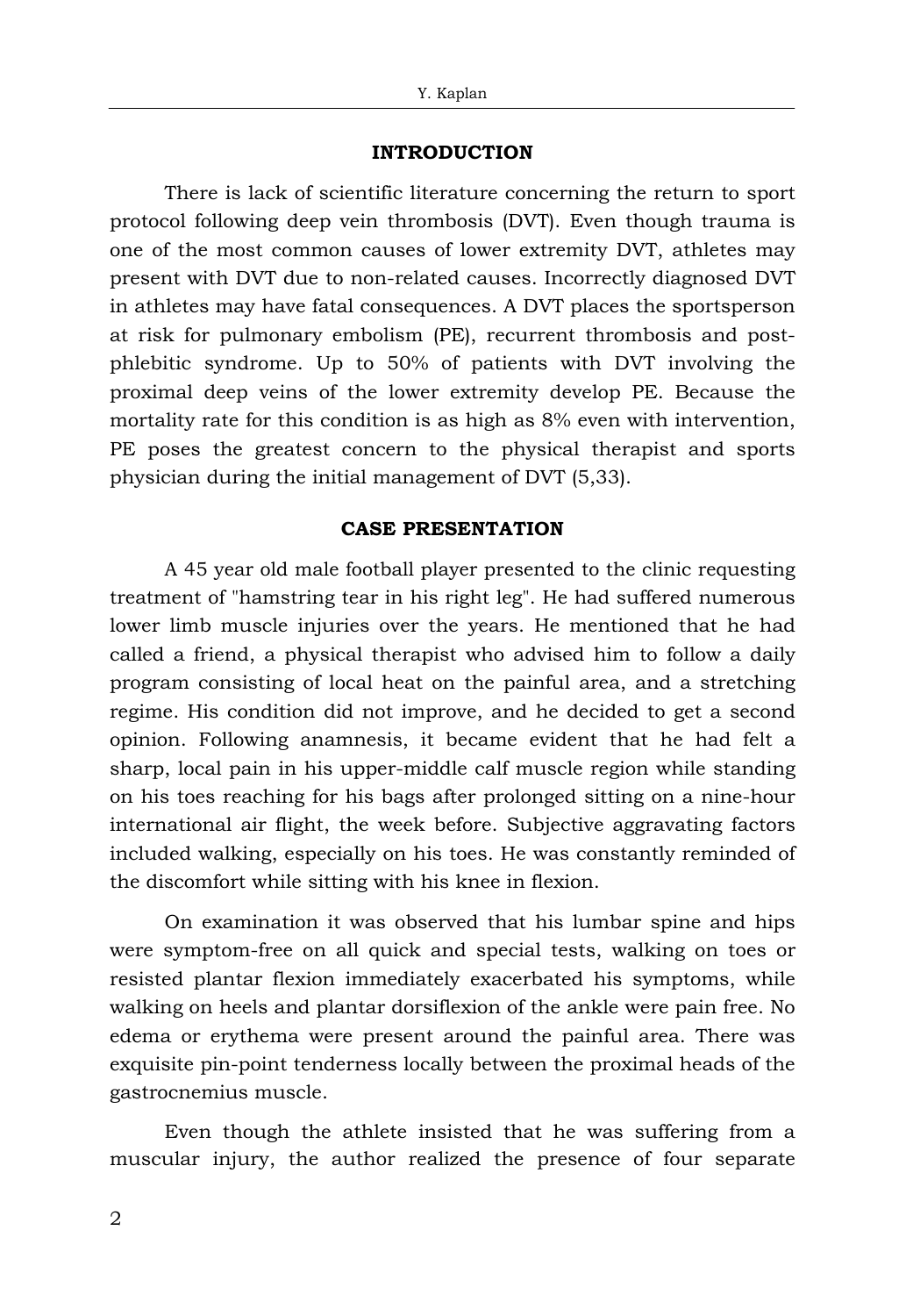examination findings that were not consistent with a classical muscle tear: the "injury" occurred on standing up after sitting for many hours, passive dorsiflexion of the ankle was pain-free, there was constant discomfort whilst sitting, the symptoms were not improving, and the exact anatomical location of the pain was not exactly on either of the heads of the gastrocnemius muscle, but rather in the anatomical junction that lies between them.

In light of the above, the author decided to refer the patient back to his personal physician, with a recommendation to perform a Doppler ultrasonography of the painful leg. The physician directed him to a local clinic, where a deep vein thrombosis was diagnosed by means of duplex ultrasonography. The patient was immediately hospitalized and oral anti-coagulants were applied. He was discharged symptom-free two days later, with a recommendation to continue anti-coagulant therapy for four months. He was instructed by his physician not to return to sport while on anti-coagulant therapy or until the clot was no longer visible on ultrasonic evaluation. Three weeks later, following weekly ultrasound evaluations which confirmed that the clot was still evident, the player decided to return to full sporting activity. He further decided to interrupt his anti-coagulant medication three days prior to each game. Despite the advice of his physician and physical therapist, who explained that this was not the accepted medical protocol, the athlete insisted on continuing his contact-sport activity.

#### **DISCUSSION**

Literature about when an athlete may return to sporting activity following a DVT remains inconclusive at present. Most of the literature describes the incidence (5,11-13,15,17,21,24,31,35), pathology (3,7,9, 14,23,30,32,36) and medical treatment (6,10,12,16,18-20,22,25,27,28, 33,34).

The author found a reported case (1,29), where a 25 year-old triathlete returned to sport over a five week period, and started running in the sixth week. Another case study involving a traumatic DVT in a soccer player was described, with the player returning to contact sport a year later (8). Some evidence suggests that the incidence of a new PE does not increase in patients with uncomplicated DVT who are early mobilized (1).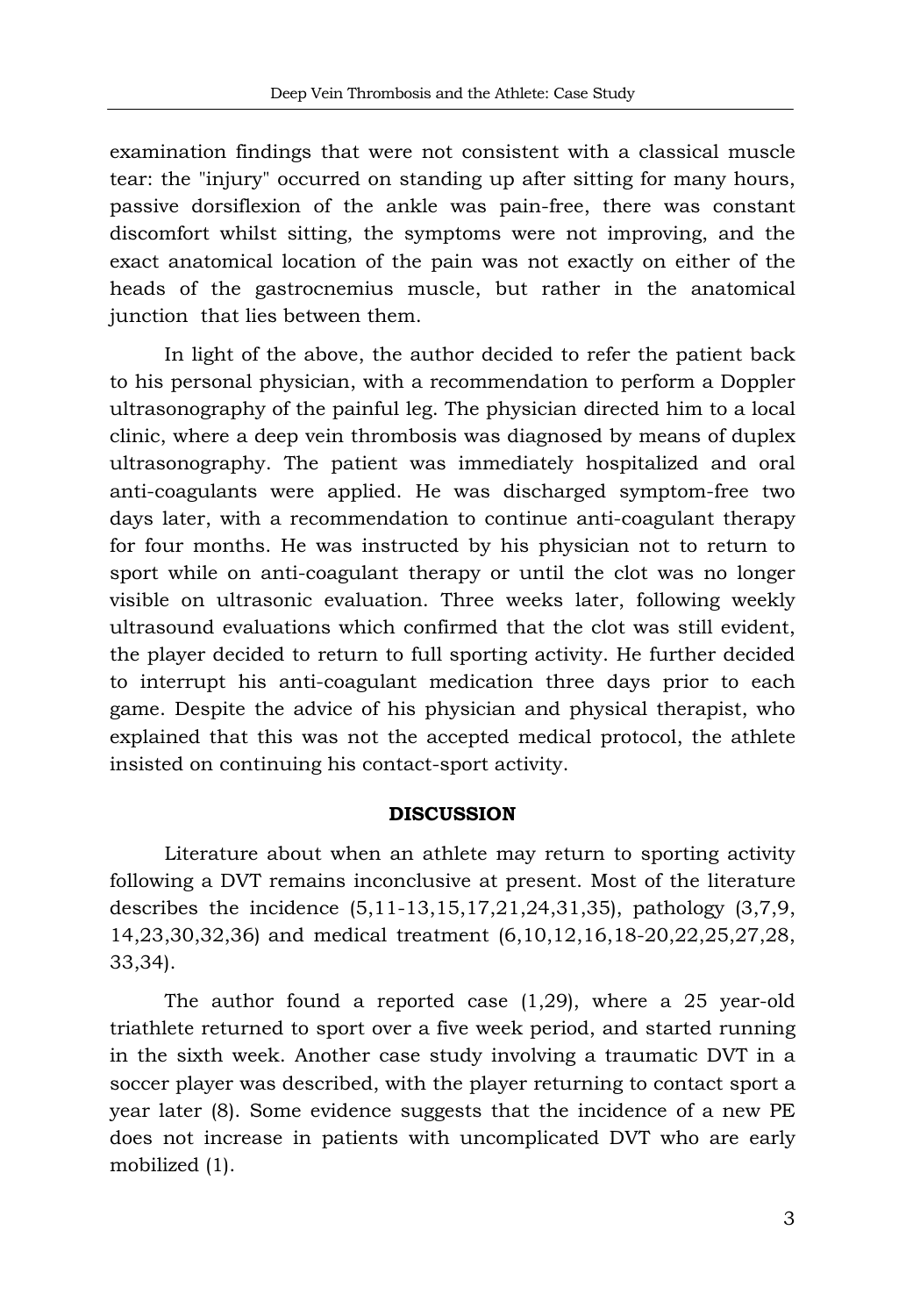The study reported by Aschwanden et al (4) suggests that there may be an increased risk of acute PE among patients with DVT and known PE when ambulation begins early. These patients require careful consideration before resuming ambulation. Data reported by Partsch and Blattler (26) suggest that early ambulation leads to more rapid resolution of pain and swelling associated with DVT. Therefore, it seems that in patients with DVT, who have not been diagnosed with PE, who are receiving appropriate anticoagulant therapy, and who do not have cardiopulmonary impairment, early ambulation may be considered.

# **CONCLUSION**

Until more scientific evidence becomes available, physical therapists and sports physicians can only advise athletes who desire to return to sport following a DVT, about their treatment and risk of re-occurrence, for appropriate decisions to be made. From the present case study, there are numerous lessons to be learned that may aid the consulting physician or physical therapist when confronted in the clinical setting with a suspected DVT. Extreme caution must be taken giving medical advice by phone. DVT is a potentially life-threatening condition, and incorrect advice may lead to very unfortunate circumstances. A thorough anamnesis and physical examination should be conducted in all presenting cases, with a maximal effort to reach a clear, concise and accurate diagnosis. Findings that do not typically appear as soft tissue injuries should alert the examiner, especially when the history does not match the symptoms. There is inadequate evidence to advice patients regarding the initiation of vigorous or aggressive exercise. Until conclusive evidence becomes available, the appropriate time to resume ambulation should be left to the clinical judgment of the treating physician and physical therapist. The use of compression garments is reasonable, given that they were used in the successful trials  $(1,2,29)$ . The subject warrants further study in large cohort studies.

# **REFERENCES**

- 1. Aldrich D, Hunt DP: When can the patient with deep venous thrombosis begin to ambulate? *Phys Ther* **84:** 268-73, 2004.
- 2. American Physical Therapy Association: Guide to Physical Therapist Practice, 2nd ed, American Physical Therapy Association, *Phys Ther* **81:** 31- 42, 2001.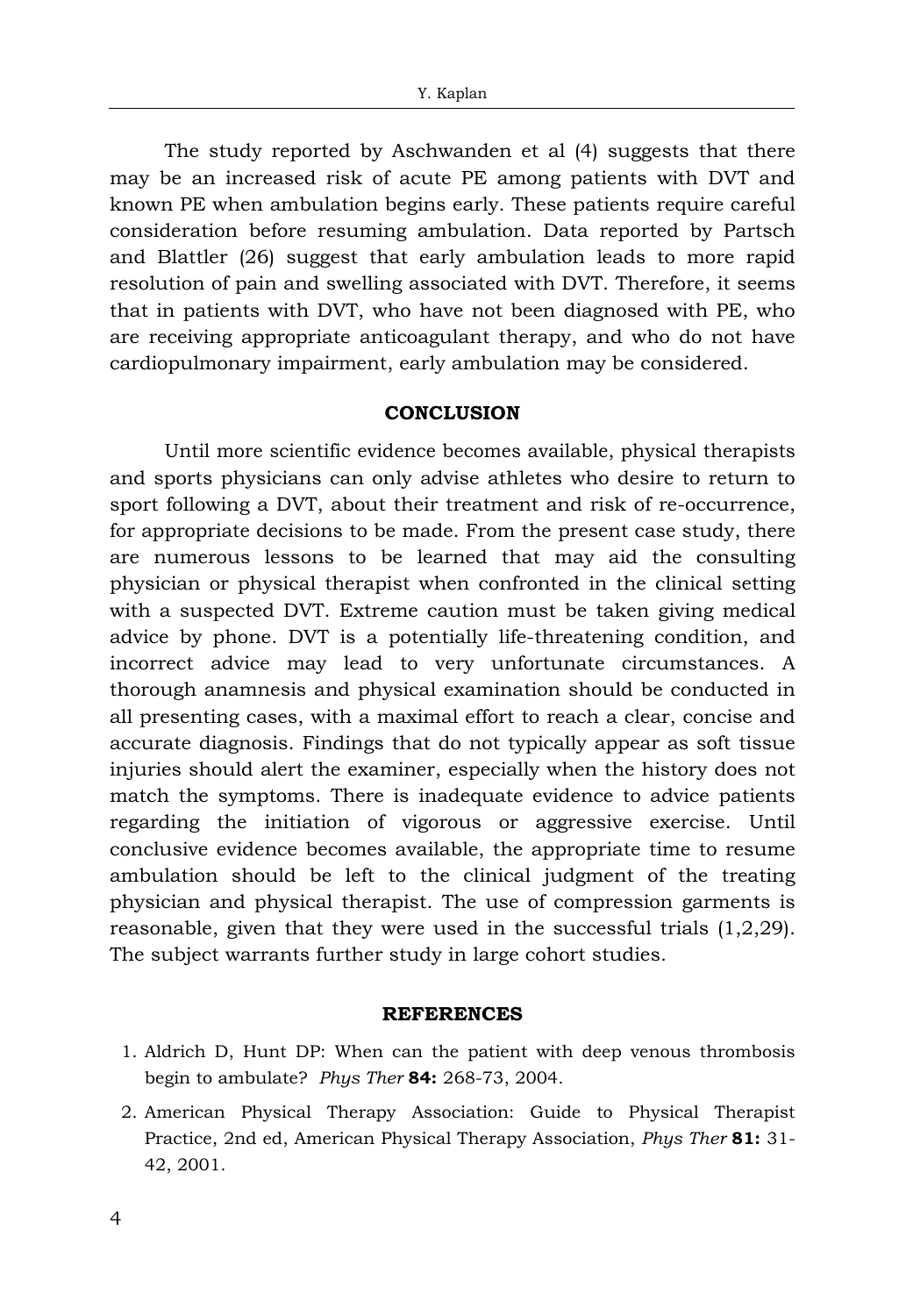- 3. Anand SS, Wells PS, Hunt D, Brill-Edwards P, Cook D, Ginsberg JS: Does this patient have deep vein thrombosis? *JAMA* **279:** 1094-9, 1998.
- 4. Aschwanden M, Labs KH, Engel H, et al: Acute deep vein thrombosis: early mobilization does not increase the frequency of pulmonary embolism. *Thromb Haemost* **85:** 42-6, 2001.
- 5. Carter CJ: The natural history and epidemiology of venous thrombosis. *Prog Cardiovasc Dis* **36:** 423-8, 1994.
- 6. Ciccone CD: Clinical question: Does ambulation immediately following an episode of deep vein thrombosis increase the risk of pulmonary embolism? *Phys Ther* **82:** 84-8, 2002.
- 7. Douketis JD, Kearon C, Bates S, Duku EK, Ginsberg JS: Risk of fatal pulmonary embolism in patients with treated venous thromboembolism. *JAMA* **279:** 458-62, 1998.
- 8. Echlin PS, Upshur RE, McKeag DB, Jayatilake HP: Traumatic deep vein thrombosis in a soccer player: a case study. *Thromb J* **2:** 8, 2004.
- 9. Geerts WH, Code KI, Jay RM, Chen E, Szalai JP: A prospective study of venous thromboembolism after major trauma. *N Engl J Med* **331:** 1601-6, 1994.
- 10. Geerts WH, Heit JA, Clagett GP, et al: Prevention of venous thromboembolism. Sixth ACCP Consensus Conference on Antithrombotic Therapy. *Chest* **119(1 Suppl):** 132-75, 2001.
- 11. Haeger K: Problems of acute deep venous thrombosis. I: The interpretation of signs and symptoms. *Angiology* **20:** 219-23, 1969.
- 12. Hirsh J, Warkentin TE, Raschke R Granger C, Ohman EM, Dalen JE: Heparin and low-molecular-weight heparin: mechanisms of action, pharmacokinetics, dosing considerations, monitoring, efficacy, and safety. *Chest* **114(5 Suppl):** 489-510, 1998.
- 13. Huber O, Bounameaux H, Borst F, Rohner A: Postoperative pulmonary embolism after hospital discharge: an underestimated risk. *Arch Surg* **127:**  310-3, 1992.
- 14. Hyers TM, Agnelli G, Hull RD, et al: Antithrombotic therapy for venous thromboembolic disease. *Chest* **119(1 Suppl):** 176-93, 2001.
- 15. Kahn SR: The clinical diagnosis of deep vein thrombosis: integrating incidence, risk factors and symptoms and signs. *Arch Intern Med* **158:** 2315-23, 1998.
- 16. Kearon C, Ginsberg JS, Douketis J, et al: Management of suspected deep vein thrombosis in outpatients by using clinical assessment and D-dimer testing. *Ann Intern Med* **135:** 108-11, 2001.
- 17. Kearon C: Natural history of venous thromboembolism. *Circulation* **107(1 Suppl):** 22-30, 2003.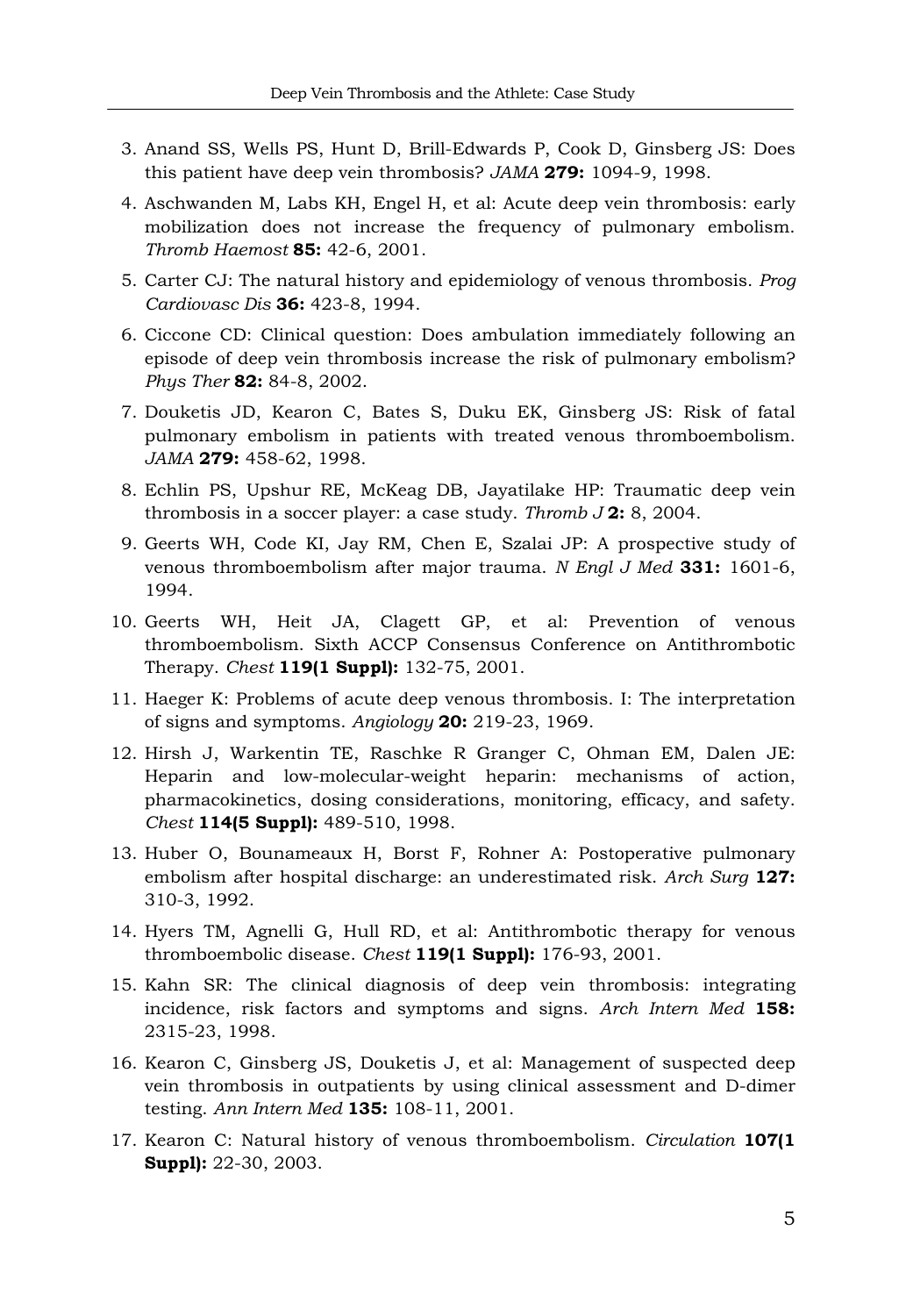- 18. Kiser TS, Stefans VA: Pulmonary embolism in rehabilitation patients: relation to time before return to physical therapy after diagnosis of deep vein thrombosis. *Arch Phys Med Rehab* **78:** 942-5, 1997.
- 19. Koopman MM, Prandoni P, Piovella F, et al: Treatment of venous thrombosis with intravenous unfractionated heparin administered in the hospital as compared with subcutaneous low-molecular-weight heparin administered at home. *N Engl J Med* **334:** 682-7, 1996.
- 20. Kraaijenhagen RA, Piovella F, Bernardi E: Simplification of the diagnostic management of suspected deep vein thrombosis. *Arch Intern Med* **162:** 907- 11, 2002.
- 21. Lennox AF, Delis KT, Serunkama S, Zarka ZA, Daskalopoulou SE, Nicolaides AN: Combination of a clinical risk assessment score and rapid whole blood D-dimer testing in the diagnosis of deep vein thrombosis in symptomatic patients. *J Vasc Surg* **30:** 794-803, 1990.
- 22. Levine M, Gent M, Hirsh J, et al: A comparison of low-molecular-weight heparin administered primarily at home with unfractionated heparin administered in the hospital for proximal deep-vein thrombosis. *N Engl J Med* **334:** 677-81, 1996.
- 23. Michiels JJ, Freyburger G, van der Graaf F, Janssen M, Oortwijn W, van Beek EJ: Strategies for the safe and effective exclusion and diagnosis of deep vein thrombosis by the sequential use of clinical score, D-dimer testing and compression ultrasonography. *Semin Thromb Hemost* **26:** 657-67, 2000.
- 24. O'Donnell TF Jr, Abbott WM, Athanasoulis CA, Millan VG, Callow AD: Diagnosis of deep venous thrombosis in the outpatient by venography. *Surg Gynecol Obstet* **150:** 69-74, 1980.
- 25. Partsch H: Therapy of deep vein thrombosis with low molecular weight heparin, leg compression and immediate ambulation. *Vasa* **30:** 195-204, 2001.
- 26. Partsch H, Blattler W: Compression and walking versus bed rest in the treatment of proximal deep venous thrombosis with low molecular weight heparin. *J Vasc Surg* **32:** 861-9, 2000.
- 27. Partsch H, Kechavarz B, Köhn H, Mostbeck A: The effect of mobilization of patients during treatment of thromboembolic disorders with low-molecularweight heparin. *Int Angiol* **16:** 189-92, 1997.
- 28. Prandoni P, Mannucci PM: Deep vein thrombosis of the lower limbs: diagnosis and management. *Baillieres Best Pract Rest Clin Haematol* **12:** 533-54, 1999.
- 29. Roberts WO, Christie DM Jr: Returning to training and competition after deep venous calf thrombosis. *Med Sci Sports Exerc* **24:** 2-5, 1999.
- 30. Schellong SM, Schwarz T, Kropp J, Prescher Y, Beuthien-Baumann B, Daniel WG: Bed rest in deep venous thrombosis and the incidence of scintigraphic pulmonary embolism. *Thromb Haemost* **82 (1 Suppl):** 127-9, 1999.